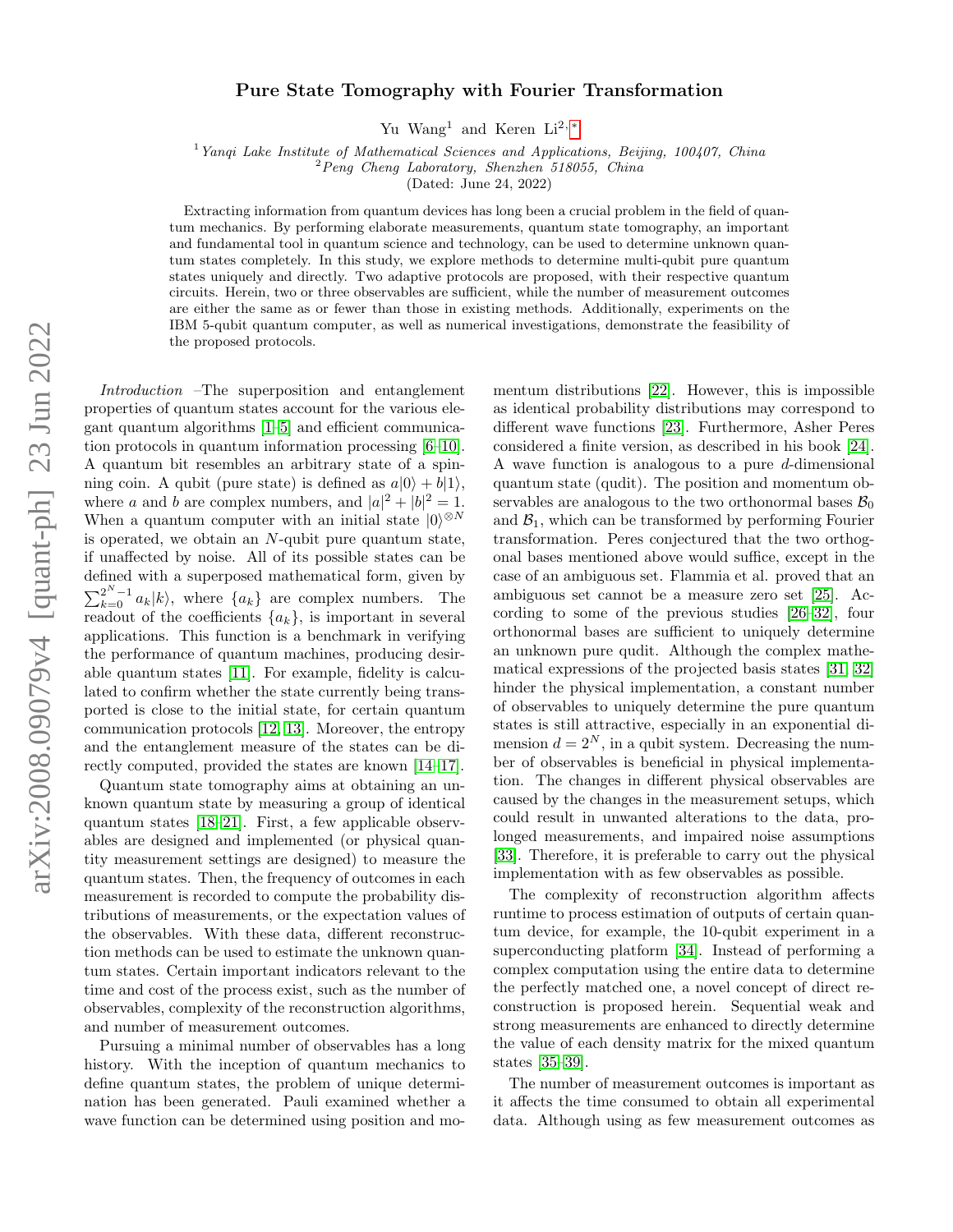possible is preferable, a lower limit exists, because the number of outcomes strongly influences the ability of the protocol to determine a pure qudit. It has been proved that there should be at least  $4d-5$  ( $5d-7$ ) outcomes to uniquely determine a pure qudit among the pure (mixed) quantum states [\[30,](#page-7-11) [40\]](#page-7-12). With the adaptive strategy, a measure zero set from all the pure states can be neglected, and thus, only  $3d - 2$  outcomes are required [\[25,](#page-7-3) [41,](#page-7-13) [42\]](#page-7-14). When a qudit is measured using an observable, d outcomes may appear if there are no ancilla qubits, with each outcome corresponding to a projected eigenstate. The different eigenstates of an observable should be orthogonal. This constraint makes the observable design more complicated. Goyeneche et al. designed five adaptive orthogonal bases corresponding to 5d eigenstates, to uniquely determine an unknown pure qudit state [\[43\]](#page-7-15). Zambrano et al. constructed three orthogonal bases, where 2d eigenstates were used to determine  $2^{d-1}$  candidates and the rest of the projected eigenstates were used to find out an estimation through a likelihood function [\[44\]](#page-7-16). Accordingly, the following question needs to be addressed: Is it possible to use a few precise measurements to uniquely and directly determine an unknown pure quantum state with fewer number of observables?

In this study, we added an auxiliary qubit and further employed the adaptive strategy to address this challenge. Herein, two protocols are proposed to uniquely and directly determine finite-dimensional pure quantum states with two or three observables. The measurements projected onto the orthogonal basis  $\mathcal{B}_0$  are used to determine the amplitudes. One or two observables connected via a partial Fourier transform are constructed to determine the phases, which can additionally overcome the frequent changes in the measurement setups. Besides, the number of measurement outcomes for protocol 2 is decreased to 80% of the outcomes for the protocols proposed by Goyeneche et al. Moreover, we present the circuit implementation of N-qubit pure states. Two Fourier transformations between the auxiliary qubit and the N-th qubit are required, in addition to a global shift operation. Furthermore, details of the numerical experiments on mixed quantum states and the experimental demonstration on IBM Quantum Experience are provided, thereby proving the feasibility of both the proposed protocols.

Main result –An N-qubit pure state  $|\phi\rangle$  in  $d = 2^N$ dimensional Hilbert space  $\mathcal{H}_d$  is given by,

$$
|\phi\rangle = \sum_{k=0}^{d-1} a_k e^{i\theta_k} |k\rangle.
$$
 (1)

where  $a_k$  and  $\theta_k$  are the *amplitude* and *phase* of  $|\phi\rangle$ , respectively, with  $a_k \geq 0$  and  $\theta_k \in [-\pi, \pi)$ .

The canonical basis  $\mathcal{B}_0 = \{ |0\rangle, \cdots, |d-1\rangle \}$  is sufficient to determine the amplitudes,  $\{a_k\}$ . Consider that the measurements are carried out repeatedly M times.  $n_k$ is recorded as the frequency of the state, collapsed into  $|k\rangle$ . Based on the Born rule, when M is sufficiently large,

The Fourier transformation circuit of  $\mathcal{B}_0$  is direct and has many applications such as Shor's algorithm [\[3\]](#page-6-12) and HHL algorithm [\[45\]](#page-7-17). But it cannot uniquely and directly determine the phases  $\theta_k$  [\[25\]](#page-7-3).

Therefore, we introduce an auxiliary qubit. A new orthogonal basis  $C_1$ , or the two orthogonal bases  $\mathcal{D}_1$ and  $\mathcal{D}_2$  can uniquely and directly determine the phases. The coding rule is presented below. The basis states of the compound system  $\mathcal{H}_2 \otimes \mathcal{H}_d$  are  $\{|0\rangle|k\rangle, |1\rangle|k\rangle : k =$  $0 \cdots$ ,  $d-1$ . The states  $|j\rangle |k\rangle$  are encoded as  $|jd+k\rangle$  of  $\mathcal{H}_{2d}$ , where  $j \in \{0,1\}$ ,  $k \in \{0, \cdots, d-1\}$ .

Protocol 1 –A new projective measurement onto the orthonormal basis  $C_1$  is sufficient to determine the phases uniquely and directly.

<span id="page-1-1"></span>
$$
\mathcal{C}_1 = \{ |k, 1\rangle_f, |k, 2\rangle_f, |k, 3\rangle_f, |k, 4\rangle_f : 0 \le k \le \lfloor \frac{d-2}{2} \rfloor \{2\}
$$

Fig.[\(1\)](#page-1-0) illustrates the transformation from  $\{|0\rangle, |1\rangle\} \otimes \mathcal{B}_0$ into  $C_1$ . Generally,  $|k, 1\rangle = |2k\rangle$ ,  $|k, 2\rangle = |2k+1\rangle$ ,  $|k, 3\rangle =$  $|2k + 1 + d\rangle$ , and  $|k, 4\rangle = |2k \oplus 2 + d\rangle$ . The symbol  $\oplus$ represents the modulo d operation. The subscript  $f$  is used to denote the FT. The states can be represented as follows:

$$
|k, 1\rangle_f = (|k, 1\rangle + |k, 2\rangle + |k, 3\rangle + |k, 4\rangle)/2,|k, 2\rangle_f = (|k, 1\rangle + i|k, 2\rangle - |k, 3\rangle - i|k, 4\rangle)/2,|k, 3\rangle_f = (|k, 1\rangle - |k, 2\rangle + |k, 3\rangle - |k, 4\rangle)/2,|k, 4\rangle_f = (|k, 1\rangle - i|k, 2\rangle - |k, 3\rangle + i|k, 4\rangle)/2.
$$
\n(3)

|                                                       | $\boldsymbol{0}$        |   | $\overline{2}$ | 3              |                 |
|-------------------------------------------------------|-------------------------|---|----------------|----------------|-----------------|
| $\begin{array}{c}  0\rangle \\  1\rangle \end{array}$ | $\overline{\mathbf{4}}$ | 5 | 6              | $\overline{7}$ |                 |
| $U_2$                                                 | $\mathbf 0$             |   | $\overline{2}$ | 3              |                 |
|                                                       | 4                       | 5 | 6              | $\overline{7}$ |                 |
| $T_1$                                                 | $\bf{0}$                |   | $\overline{2}$ | 3              | $\mathcal{C}_1$ |
|                                                       | 5                       | 6 |                | 4              |                 |

<span id="page-1-0"></span>FIG. 1. Construction of the basis  $C_1$ . This picture shows the four-dimensional case, i.e.,  $d = 4$ , given in Eq.[\(2\)](#page-1-1). The basis states of compound system  $\mathcal{H}_2 \otimes \mathcal{H}_4$  are  $\{|0\rangle, |1\rangle, \cdots, |7\rangle\}$ . Firstly, a partial Fourier transformation on states  $\{0, 1, 4, 5\}$ and  $\{2, 3, 6, 7\}$  is performed. Then, a conditional shift operation  $T_1$  is carried out on the evoluted states,  $T_1 = |0\rangle\langle 0| \otimes$  $I + |1\rangle\langle 1| \otimes \sum_{k=d}^{2d-1} |d + (k \oplus 1)\rangle\langle k|.$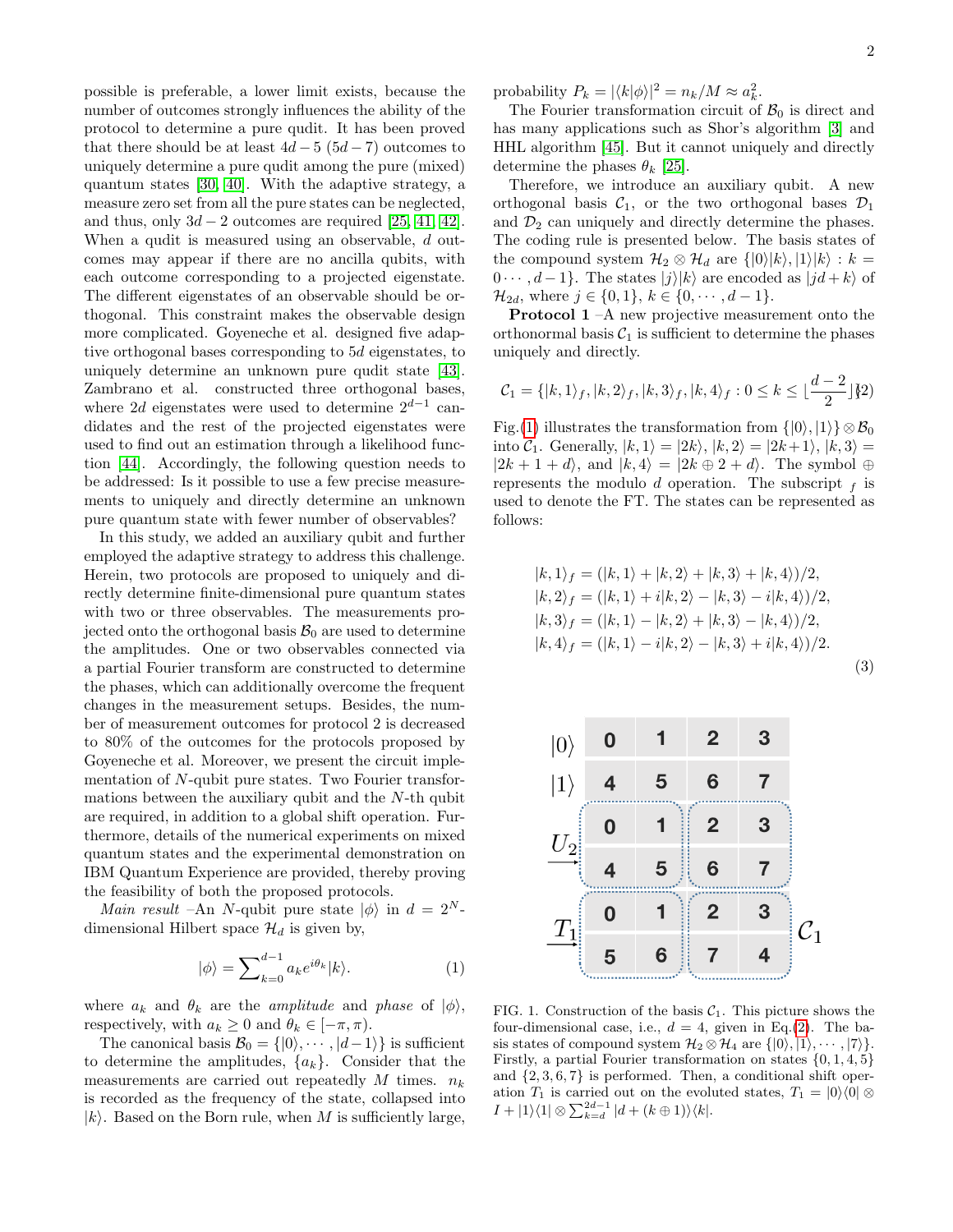For the reconstruction process, we consider  $|\Phi_0\rangle$  =  $|0\rangle|\phi\rangle$  and  $|\Phi_1\rangle = |1\rangle|\phi\rangle$ . Repeatedly measure the states  $|\Phi_0\rangle$  and  $|\Phi_1\rangle$  with the projective measurement on  $\mathcal{C}_1$ and record the frequency of measurement outcomes. The probability is denoted as  $P_{k}$   $(\tilde{P}_{k}$ ,  $(\tilde{P}_{k})$ , when the state  $|\Phi_0\rangle$  ( $|\Phi_1\rangle$ ) collapses into the state  $|k\rangle_f$ .

The following equations are established:

$$
\cos(\theta_{2k+1} - \theta_{2k}) = \frac{4P_{|2k\rangle_f} - P_{2k} - P_{2k+1}}{2\sqrt{P_{2k}P_{2k+1}}},
$$
  
\n
$$
\sin(\theta_{2k+1} - \theta_{2k}) = \frac{4P_{|2k+1\rangle_f} - P_{2k} - P_{2k+1}}{2\sqrt{P_{2k}P_{2k+1}}},
$$
  
\n
$$
\cos(\theta_{2k+2} - \theta_{2k+1}) = \frac{4\tilde{P}_{|2k\rangle_f} - P_{2k+1} - P_{2k+2}}{2\sqrt{P_{2k+1}P_{2k+2}}},
$$
  
\n
$$
\sin(\theta_{2k+2} - \theta_{2k+1}) = \frac{4\tilde{P}_{|2k+1\rangle_f} - P_{2k+1} - P_{2k+2}}{2\sqrt{P_{2k+1}P_{2k+2}}},
$$
  
\n(4)

The first phase  $\theta_0$  is set as zero for the freedom in choosing the global phase. All the phases can be gradually determined.

Protocol 2 –Two new projective measurements onto the orthonormal bases  $\mathcal{D}_1$  and  $\mathcal{D}_2$  are required to determine the phases uniquely and directly:

$$
\mathcal{D}_1 = \{ |2k\rangle_{f1}, |2k+1\rangle_{f1}, |2k+d\rangle_{f1}, |2k+1+d\rangle \}
$$
  
\n
$$
\mathcal{D}_2 = \{ |2k+1\rangle_{f2}, |2k+2\rangle_{f2}, |2k+1+d\rangle_{f2}, |2k+2+d\rangle \},
$$
  
\n(5)

where  $0 \leq k \leq \lfloor \frac{d-2}{2} \rfloor$ , and the addition of labels is modulo by 2d.

Fig.[\(2\)](#page-2-0) illustrates the transformation from  $\{|0\rangle, |1\rangle\}$  ⊗  $\mathcal{B}_0$  into  $\mathcal{D}_1$  and  $\mathcal{D}_2$ . The subscripts  $f_1$  and  $f_2$  denote the FT on the three elements. For example, the basis states in  $\mathcal{D}_1$  are:

$$
|2k\rangle_{f1} = (|2k\rangle + |2k+1\rangle + |2k+d\rangle)/\sqrt{3},
$$
  
\n
$$
|2k+1\rangle_{f1} = (|2k\rangle + w|2k+1\rangle + w^{2}|2k+d\rangle)/\sqrt{3},
$$
  
\n
$$
|2k+d\rangle_{f1} = (|2k\rangle + w^{2}|2k+1\rangle + w|2k+d\rangle)/\sqrt{3},
$$
  
\n
$$
|2k+1+d\rangle = |2k+1+d\rangle,
$$
  
\n(6)

where  $w = \exp(i2\pi/3)$ .

The product state  $|0\rangle \otimes |\phi\rangle$  is measured with the projective measurements on bases  $\mathcal{D}_1$  and  $\mathcal{D}_2$ . The probability is recorded as  $P_{|k\rangle_{f1}}(P_{|k\rangle_{f2}})$ , when the state  $|\Phi_0\rangle$  collapses into the k-th measurement outcome of each basis. With a similar analysis,  $cos(\theta_{k+1} - \theta_k)$  and  $\cos(\theta_{k+1} - \theta_k - 2\pi/3)$  can be estimated and thereby,  $k = 0, \dots, d - 1$ . The value of  $\theta_{2k+1} - \theta_{2k}$  can be determined by  $P_{|2k\rangle_{f1}}$  and  $P_{|2k+1\rangle_{f1}}$ ; further,  $\theta_{2k+2} - \theta_{2k+1}$ can be determined by  $P_{|2k\rangle_{f2}}$  and  $P_{|2k+1\rangle_{f2}}$ .



<span id="page-2-0"></span>FIG. 2. Construction of the basis  $\mathcal{D}_1$  and  $\mathcal{D}_2$ . This picture adopts the four-dimensional case as an example. Firstly, a partial Fourier transformation on states  $\{0, 1, 4\}$  and  $\{2, 3, 6\}$ is performed to obtain the basis  $\mathcal{D}_1$ . Then a global shift operation  $T_2$  is carried out on the basis  $\mathcal{D}_1$  to obtain the other basis,  $\mathcal{D}_2$ .  $T_2 = \sum_{k=0}^{2d-1} |k+1\rangle\langle k|$ , where the addition of labels is carried out modulo 2d.

The above-mentioned protocols need one or two observables to determine the phases uniquely and directly. As far as we know, these protocols use the minimum number of observables among the existing ones. Protocol 1 produces at most 5d measurement outcomes, similar to the protocol proposed by Goyeneche et al. [\[43\]](#page-7-15). Protocol 2 needs two settings, however, the number of measurement outcomes is only 80% of the former ones, theoretically. As shown in Fig.[\(2\)](#page-2-0), the unknown pure state  $|0\rangle \otimes |\phi\rangle$ , in  $\mathcal{H}_2 \otimes \mathcal{H}_4$  will never collapse into the states  $|5\rangle$ ,  $|6\rangle$ , and  $|7\rangle$ , in  $\mathcal{H}_8$ . In general,  $|\langle \Phi_0|k\rangle|^2 = 0$ , for  $k = d+1, \dots, 2d-1$ . These projected states  $\{|k\rangle, k =$  $d+1, \dots, 2d-1$  are simply designed to make the basis complete. When experiments are carried out, errors may occur in the quantum state preparations and measurements. In this case, if the auxiliary qubit is strictly  $|0\rangle$ and the projected states are not completely superposed with states  $\{|k\rangle, k = 0, \dots, d-1\}$ , the corresponding probabilities will vanish. If not, the measurement outcomes for projected states  $\{|k\rangle, k = d + 1, \cdots, 2d - 1\}$ can be observed.

Circuit implementation for N-qubit pure state –The quantum circuits to implement the bases for both the protocols were designed. The projective measurement on a set of orthonormal bases can be translated into a unitary operation with canonical projective measurements onto  $\mathcal{B}_0$ . The operation transforming the bases  $\{|0\rangle, \cdots, |j-1\rangle\}$  into  $\{|\psi_0\rangle, \cdots, |\psi_{j-1}\rangle\}$  can be denoted as U. It is established that

$$
\text{tr}[\rho|\psi_k\rangle\langle\psi_k|] = \text{tr}[\rho(U|k\rangle\langle k|U^{\dagger})] = \text{tr}[(U^{\dagger}\rho U)|k\rangle\langle k|].
$$

The left side of the expression represents the directly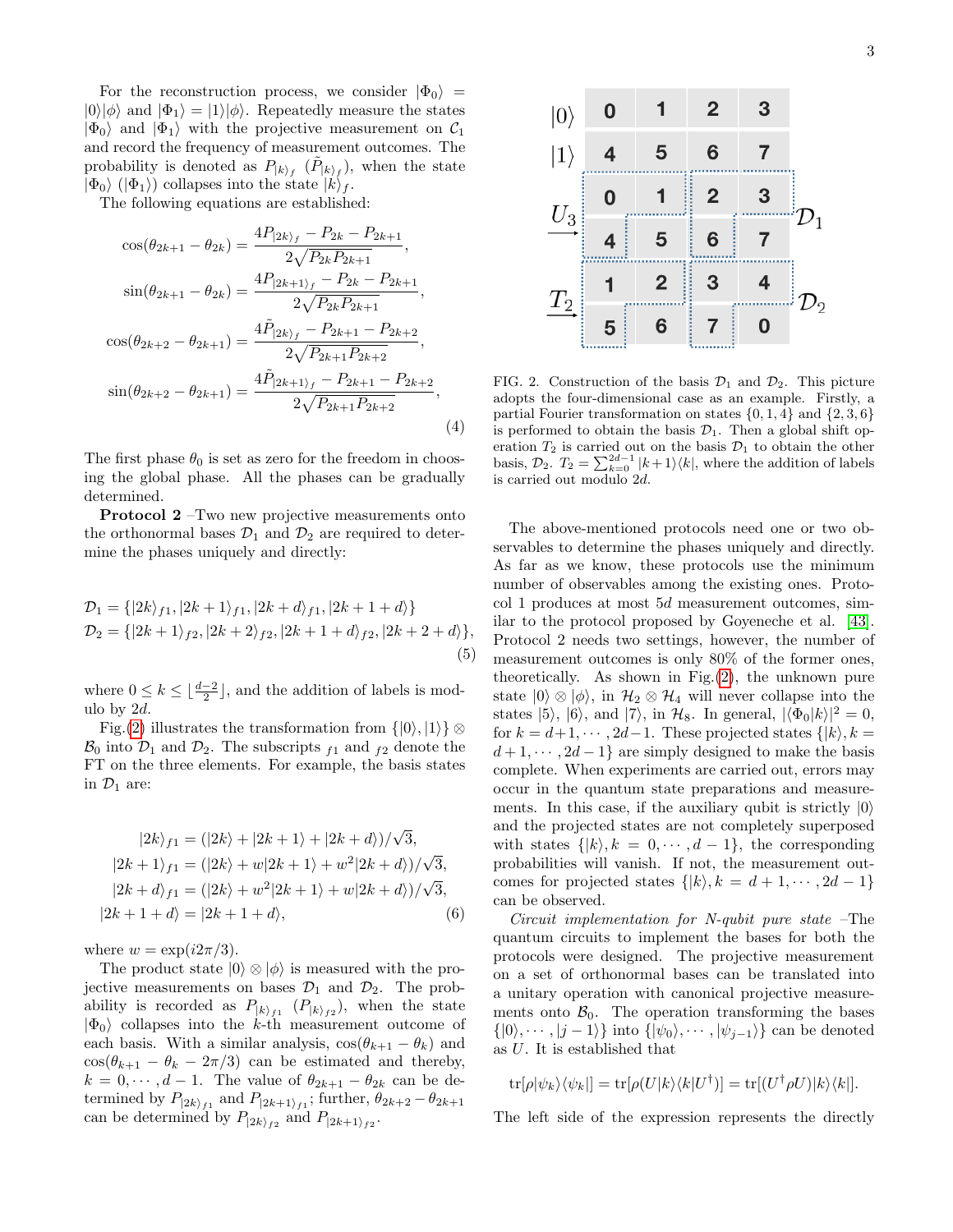measured probability of the unknown state with basis  $\{|\psi_0\rangle, \cdots, |\psi_{j-1}\rangle\}$ . It is equal to the right side of the expression, obtained by performing the operation  $U^{\dagger}$ , followed by the canonical measurement. For N-qubits, the projection onto the canonical basis  $\mathcal{B}_0$  is implemented by the Pauli Z measurement at each qubit.

Fig.[\(3\)](#page-3-0) and Fig.[\(4\)](#page-3-1) shows the quantum circuits for protocols 1 and 2, respectively. The last line is labeled as auxiliary system and all the measurement settings are on the canonical Pauli Z.

For protocol 1, the basis  $C_1$  is obtained by using partial Fourier transformation and the conditional shift opera-tion, as illustrated in Fig.[\(1\)](#page-1-0).  $U_N^{\oplus 1}$  denotes the quantum version of the increment gate for N-qubit. Further,  $U_N^{\oplus 1} = \sum_{k=0}^{2^N-1} |k+1 \bmod 2^N \rangle \langle k|$ . Thus, the conditional shift operation  $T_1$  is  $|0\rangle\langle 0| \otimes I + |1\rangle\langle 1| \otimes U_N^{\oplus 1}$ . Let  $U_N^{\oplus 1} = (U_N^{\oplus 1})^{\dagger}$ . The circuit implementation is shown in Fig.[\(5\)](#page-3-2). The partial Fourier transformation  $U_2$  is a two-qubit operation on the auxiliary qubit and the N-th qubit. The implementation of its conjugate is shown in Fig. $(6)$ .



<span id="page-3-0"></span>FIG. 3. Quantum circuit for protocol 1. This circuit performs a conditional shift operation. As shown in Fig.[\(5\)](#page-3-2), it can be implemented by a single qubit operation  $X$  at the auxiliary qubit and a global shift operation,  $U_{N+1}^{\ominus 1}$ .



<span id="page-3-1"></span>FIG. 4. Quantum circuit for protocol 2.

For protocol 2, the basis  $\mathcal{D}_1$  is obtained by operating a two-qubit gate  $U_3$  in Eq.[\(7\)](#page-3-4), from the canonical basis.

<span id="page-3-4"></span>
$$
U_3 = \frac{1}{\sqrt{3}} \begin{pmatrix} 1 & 1 & 1 & 0 \\ 1 & w & w^2 & 0 \\ 1 & w^2 & w & 0 \\ 0 & 0 & 0 & \sqrt{3} \end{pmatrix} . \tag{7}
$$

The decompositions are expressed as

<span id="page-3-5"></span>
$$
V_1 = \frac{1}{\sqrt{2}} \begin{pmatrix} e^{\frac{\pi}{6}i} & e^{-\frac{\pi}{6}i} \\ e^{-\frac{\pi}{3}i} & e^{\frac{\pi}{3}i} \end{pmatrix}, V_2 = \frac{1}{\sqrt{3}} \begin{pmatrix} \sqrt{2} & \sqrt{1} \\ \sqrt{1} & -\sqrt{2} \end{pmatrix}. \quad (8)
$$

The shift operation  $T_2$  at  $N+1$  qubits system is  $U_{N+1}^{\oplus 1}$ . The basis  $\mathcal{D}_1$  is transformed into  $\mathcal{D}_2$ , through this operation.



<span id="page-3-2"></span>FIG. 5. Quantum circuit for implementing  $U_N^{\ominus 1}$ . Two methods of implementation are introduced in this study. The solid (hollow) point denotes that the control qubit is  $|1\rangle$  ( $|0\rangle$ ).



<span id="page-3-3"></span>FIG. 6. Quantum circuit for implementing  $U_2^{\dagger}$  and  $U_3^{\dagger}$ . They are the partial Fourier transformations on two qubits. The one-qubit gates  $V_1$  and  $V_2$  are mentioned in Eq.[\(8\)](#page-3-5).

The quantum circuits for both protocols share a universal form. There are two parts for each protocol. One is related to the partial Fourier transformation between the auxiliary qubit and the  $N$ -th qubit. The other is related to the quantum version of reduction gate,  $U_{N+1}^{\ominus 1}$ . As shown in Fig.[\(3\)](#page-3-0),  $I^{\otimes N} \otimes |0\rangle\langle 0| + U_N^{\ominus 1} \otimes |1\rangle\langle 1| =$  $(I^{\otimes N} \otimes X) \cdot U_{N+1}^{\ominus 1}$ . The gate  $U_{N+1}^{\ominus 1}$  is fundamental in classical computation and is easily realized with one highdimension photon system [\[46\]](#page-7-18). It is used in the protocol proposed by Goyeneche et al. [\[43\]](#page-7-15). For a general physical system, it is decomposed into the circuits shown in Fig.[\(5\)](#page-3-2). Using Lemma 6.1 and 7.2 described in [\[47\]](#page-7-19), each multi-qubit conditional gate can be decomposed into  $O(N^2)$  one-qubit gates and controlled NOT gates. The tomography circuits for  $N+1$ -qubit can be obtained from N-qubit by performing an additional operation. The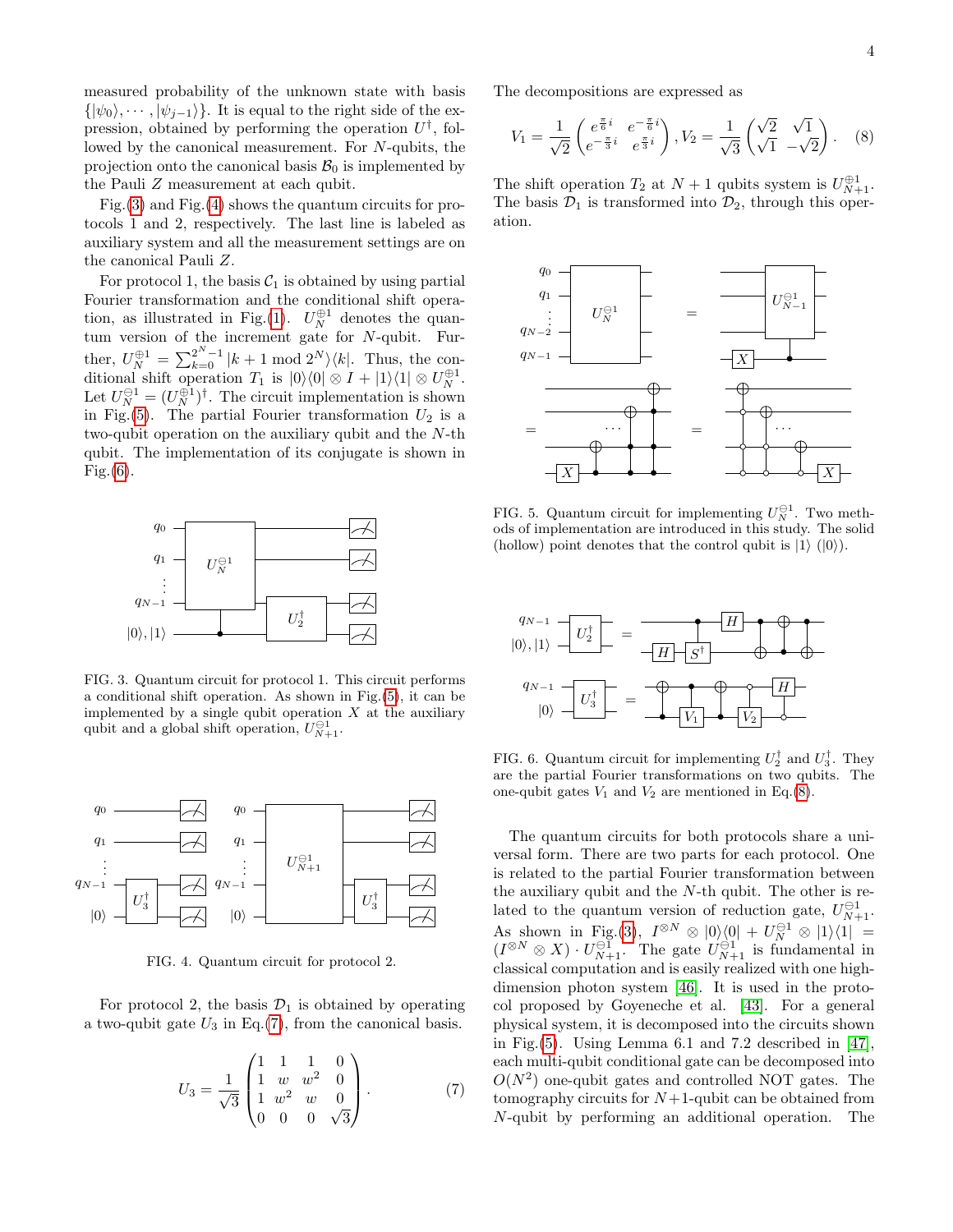qubits in the circuits for  $N$ -qubit pure state tomography are relabeled as  $q_1, \dots, q_N$ . The new  $(N + 1)$ -th qubit and the auxiliary qubit are relabeled as  $q_0$  and  $a$ , respectively. The additional operation is denoted as  $X^{q_1 \cdots q_N a}$ , acting on qubit  $q_0$ . If the qubits  $q_1, \dots, q_N, a$  are all 1, the qubit  $q_0$  will flip. If not, the qubit  $q_0$  will remain.

Simulation –Currently, as quantum devices are still in the NISQ era, noise is inevitably introduced during information processing. To test the feasibility of the proposed protocols, their performances were investigated with a white noise model, which causes decoherence effects. Therefore, the states considered are no longer pure quantum states.

<span id="page-4-1"></span>
$$
\rho = (1 - \lambda) |\phi\rangle \langle \phi| + \frac{\lambda}{2^N} I,\tag{9}
$$

where  $\lambda$  is the measure of the noise in the device, I is the max-mixture state introduced by the noisy quantum device, and  $|\phi\rangle$  is the state to be reconstructed.

In the numerical computation performed,  $\rho$  is randomly prepared and reconstructed with both protocols 1 and 2. Specifically, there are a total of 100 testing quantum states, drawn from a uniform distribution on Hilbert space. This is implemented by repeatedly applying an operator to  $(1 - \lambda) |0, \ldots, 0\rangle \langle 0, \ldots, 0| + \frac{\lambda}{2^N} I$ , where the operator is distributed uniformly according to the Haar measure. The mixed initial state can be realized by driving  $|0, \ldots, 0\rangle$ , through a non-unitary channel. Then, the fidelities  $F$  are calculated by estimating the phases and amplitudes of  $\rho_r$  according to protocol 1 and 2, with the size of the system scaling from 1 to 7, denoted as N.

$$
F = \text{tr}(\sqrt{\sqrt{\rho_r}\rho\sqrt{\rho_r}})^2. \tag{10}
$$

The results are shown in Fig.[\(7\)](#page-4-0). In this simulation, different noise levels with  $\lambda = 0$  (green), 0.01 (red), and 0.02 (blue) were studied. As indicators of the probability distribution of fidelity, both the averaged and the percentile fidelities were calculated. Averaged fidelity, which is the mean of the fidelities of 100 random states, is indicated by bold lines, whereas the dashed, dotted, and solid lines refer to the different noise levels. Percentiles, shown as shaded bands around the central median lines, are also marked with different color depths. A darker shaded area denotes a value closer to the median points. Thus, percentiles of  $i \times 10\%$   $(i = 1, \ldots, 9)$  are plotted. Remarkably, for (a) and (b),  $\rho$  is the same as that given in Eq. $(9)$ ; however, for  $(c)$  and  $(d)$ , a decoherence-free simulation is conducted, where  $\rho = |\phi\rangle \langle \phi|$ .

The fidelities tend to decay with increasing  $\lambda$  and N in both the protocols similarly. Moreover, the averaged fidelity and percentiles jointly indicate the shape of the probability distribution of fidelity, as the mean points are always below the median ones. In other words, in most cases, a high-quantity estimation is possible, but the outliers occasionally deviate significantly. We term this



<span id="page-4-0"></span>FIG. 7. Simulation (Colored online) for protocols 1(a,c) and 2(b,d). (a) and (b) show the fidelity calculated using  $\rho$  and its simulation, respectively. (c) and (d) show the fidelity calculated using  $|\phi\rangle\langle\phi|$  and its simulation, respectively. The fidelity varies with the  $\lambda$  value, the decoherence strength due to the actual quantum device, and the size of the system N. The averaged fidelity of 100 random states is shown as a bold line. Percentiles are shown as shaded bands around the central median lines.

distribution as a 'good' probability. Additional noises will cause a wider probability distribution of the fidelity. Therefore, if the introduced noise is controllable and limited, both protocols are feasible for producing comparatively good results.

Rigorously speaking, one cannot conduct perfect measurements, as assumed in the aforementioned simulations. Therefore, an additional numerical experiment was performed to evaluate the inaccuracy in estimating the phases and amplitudes with a limited number of measurements.  $M$  is the number of projective measurements and takes the value  $10^k$  ( $k = 1, ..., 6$ ) in this simulation. Therefore,  $\lambda$  was set as 0.003, and the fidelity for 100 initial random states was then calculated, as generated in the first simulation. The results are shown in Fig. $(8)$ , with  $N = 2$  (green), 3 (red), and 4 (blue). The averaged fidelity and percentiles are presented in the same manner as in the first simulation.

The results present a similar consequence as that shown in Fig. [\(7\)](#page-4-0), where the indicators averaged fidelity and percentiles assist a good probability distribution of fidelity, measured with the proposed protocols. Additionally, when  $M$  grows, the results approach  $1 - \lambda/2^N \approx 1$ , which is the assumption for a perfect measurement. Therefore, the inaccuracy in probability will produce little effect on the results, if M takes a sufficiently large value.

IBMQ simulation –The proposed protocols were tested on IBM quantum computer ibmq-manila (ibmq) and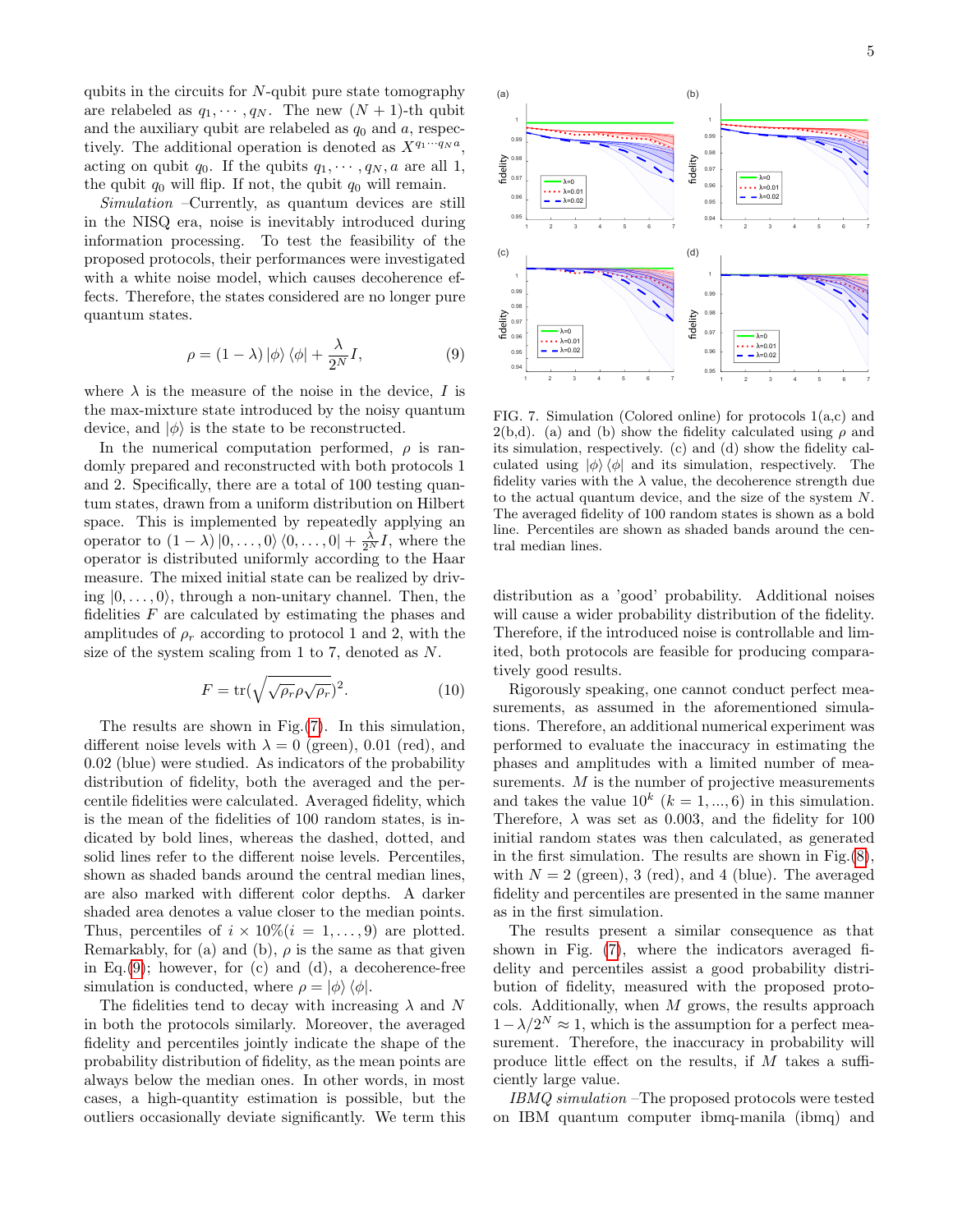

<span id="page-5-0"></span>FIG. 8. (Colored online) Influence of the number of measurement operations. (a) and (b) are the simulation results for protocols 1 and 2. When  $\lambda = 0.003$ , the fidelity increases with M, the number of measurement operations, denoted as  $10^{k}$ ( $k = 1, ..., 6$ ). The ideal fidelity is given by  $1 - \lambda/2^{N} \approx 1$ . The averaged fidelity of 100 random states is indicated as a bold line. Percentiles are shown as shaded bands around the central median lines.

ibmq-qasm-simulator (simulator) with 8192 shots. We tested the protocols on two-qubit pure state,  $(|00\rangle+|01\rangle+$  $|10\rangle+|11\rangle)/2$ . It is generated by two Hardamard gates on the initial state  $|0\rangle^{\otimes 2}$ . The generalized quantum circuits shown in Fig. $(3)$  and Fig. $(4)$  are translated into Fig. $(9)$ and Fig.[\(10\)](#page-5-2). As for the initial states, each qubit on ibmq is initialized at  $|0\rangle$ . Protocol 1 measures the initial states  $|0\rangle|\phi\rangle$  and  $|1\rangle|\phi\rangle$ , while protocol 2 measures the initial states  $|0\rangle|\phi\rangle$ .



<span id="page-5-1"></span>FIG. 9. Testing of protocol 1 on ibmq. The two front  $H$  gates at qubit 0 and 1 are used to generate the tested pure state. In an actual case, this part is the unknown two-qubit pure state to be determined. The other parts of the circuits are used to determine the phases.

The amplitudes are estimated with the two Pauli Z measurements at each qubit. The recorded frequencies of the outcomes 0, 1, 2, 3 are, {2089, 2005, 1984, 2114} and {2136, 1953, 2163, 1940} for simulator and ibmq, re-



<span id="page-5-2"></span>FIG. 10. Testing of protocol 2 on ibmq. The unitary matrices V<sub>1</sub> and V<sub>2</sub> are  $U(\pi/2, -\pi/2, 2\pi/3)$  and  $U(2 \arccos \sqrt{\frac{2}{3}}, 0, \pi)$ , respectively. The other parts of the circuits are used to determine the phases.

<span id="page-5-3"></span>TABLE I. Frequency of Protocol 1

| Outcome                            | $\mathbf{u}$ | ')           | 3                   |
|------------------------------------|--------------|--------------|---------------------|
| Simulator $1 2114 1028 2056 1014 $ |              |              |                     |
| $Ib$ Theorem 1                     | 2246         | 945 2022 980 |                     |
| Simulator 2 2000 998 2035 1041     |              |              |                     |
| $Ib$ mq $2$                        |              |              | 1953 1165 1763 1042 |

spectively. The phases are estimated with the data obtained by the designed circuits, shown in Fig.[\(9\)](#page-5-1) or Fig. $(10)$ . The frequencies are given in Table. $(I)$  and Ta-ble.[\(II\)](#page-6-13). Here we use the value of  $\tan(\theta_{k+1} - \theta_k)$ , to estimate the phase difference  $\theta_{k+1} - \theta_k$ . For example, from the frequencies of  $Z^{\otimes 2}$  and simulator 1 in protocol 1,  $\tan(\theta_1) = [4 \times 1028 - 2089 - 2005]/[4 \times 2114 - 2089 - 2005].$ In protocol 1, the fidelity between the estimated state and target state is 99.98% (99.65%) from the data obtained by the simulator (ibmq). In protocol 2, the fidelity 99.89% (80.13%) is obtained from the simulator data (ibmq).

The fidelity is close to 1 if the data collected by ibmqqasm-simulator is used. This is consistent with the previous numerical experiment. The gap between the fidelities of simulator and ibmq can be attributed to the noise when operated on the quantum computer, such as decoherence and depolarization. For protocol 2, the fidelity decreases to 80.13% when ibmq is used. The main discrepancy appears in the frequencies of the second circuits, as listed in Table.[\(II\)](#page-6-13). This is due to the low accuracy of three-qubit Toffoli gate. For the chain structure of the IBM-manila superconducting chip, a comparable deep quantum circuit is required. This gate can be overlapped if the global quantum increment gate, which is potentially accessible with spatially encoded qubits in the optical system, can be implemented directly [\[46\]](#page-7-18).

Discussion –With the development of quantum technologies, efforts are being devoted toward large-scale, fault-tolerant quantum computers. It is, therefore, important to design circuits to uniquely and directly read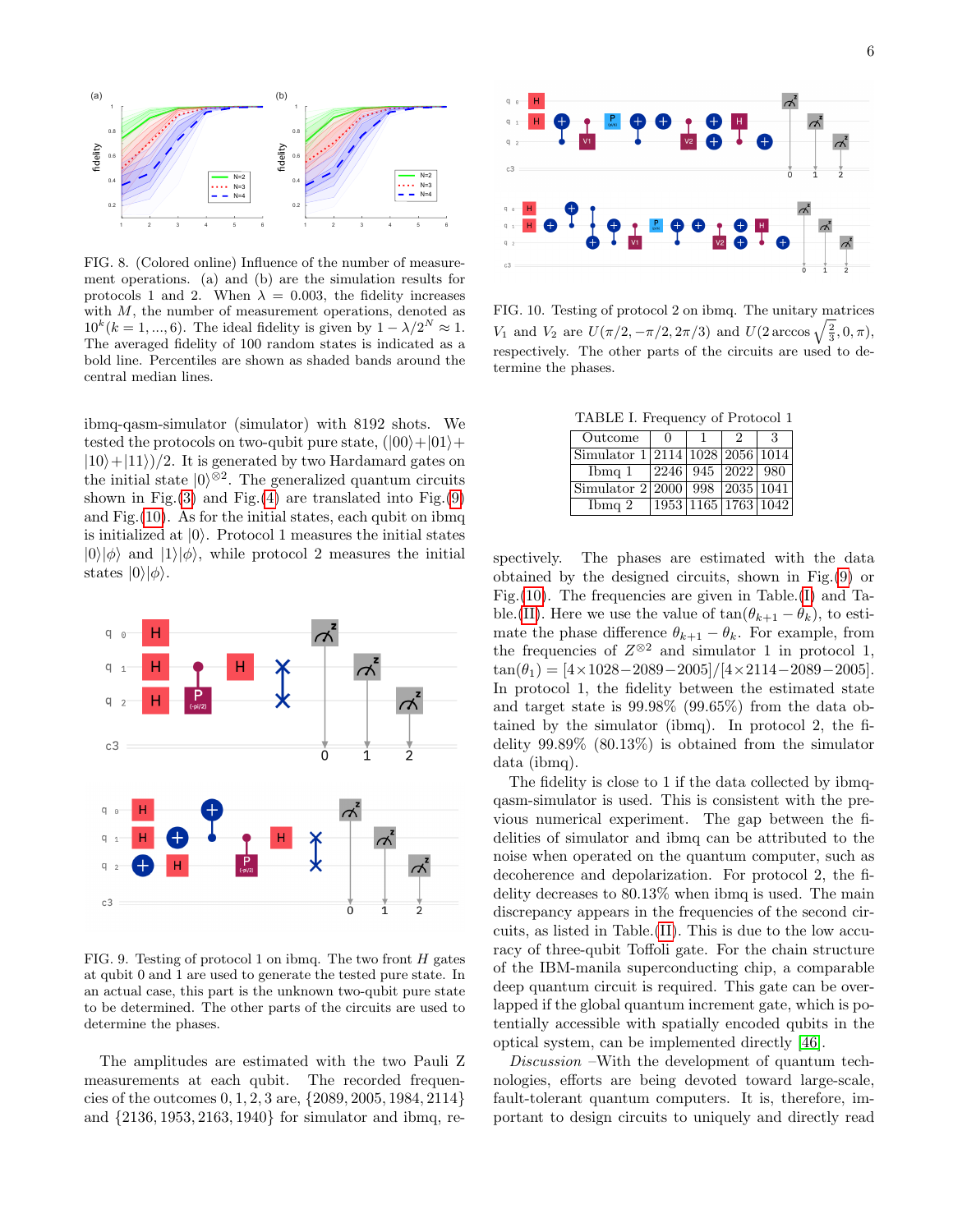<span id="page-6-13"></span>TABLE II. Frequency of Protocol 2

| Outcome                       |                   | '2           | З    |
|-------------------------------|-------------------|--------------|------|
| Simulator 1 2768 696 2654 697 |                   |              |      |
| $Ib$ Theorem 1                | 2616 683 2488 685 |              |      |
| Simulator 2 2751 685 681      |                   |              | -700 |
| $Ib$ and $2$                  |                   | 1867 654 891 | 987  |

out the produced quantum states. Besides, many applications require the determination of the properties of large-scale complex quantum systems with limited measurement settings, outcomes, and computation resources.

In this study, we designed two adaptive protocols to determine  $N$ -qubit pure states. The number  $N$  denotes the size of the quantum computer, which is arbitrary in the proposed protocols. Pure states are the output states of a quantum computer in the absence of noise. If the noise is sufficiently small, the output is close to a pure state. On the one hand, traditional Pauli measurements  $Z^{\otimes N}$ are used to estimate amplitudes. On the other hand, all the phase differences are uniquely and directly calculated with four probabilities obtained via the additional measurement settings for protocols 1 and 2. Theoretically, the number of measurement settings, as well as the number of measurement outcomes, decreased under protocol 2. Furthermore, quantum circuits for both these protocols were designed, where the quantum version of the reduction gate and the related two-qubit Fourier transformation were required. Numerical and actual experiments on IBMq indicated the feasibility of both these protocols.

These adaptive protocols can be used for the determination of all unknown N-qubit pure states. Notably, we tackled the case where all the amplitudes of  $|\phi\rangle$  were nonzero. With randomly chosen  $|\phi\rangle$ , there are two ways for the other states to be in a zero measure set. The bases to determine the phases can be designed on the projected subspace, or permutation operations can be performed in advance to ensure that the front amplitudes of the new state are nonzero. In future research, the design of several fixed and extendable circuits for all quantum states, either pure or mixed, needs to be explored. Our protocols are efficient as they provide designs requiring less measurement resources such as settings and outcomes; this is expected to benefit the readout of pure states for future quantum computers.

Acknowledgements –We thank the IBM Quantum team for making superconducting qubits Manila available via IBM Quantum Experience. Y.W. acknowledge the National Natural Science Foundation of China under grant No. 62001260. K.L. acknowledge the National Natural Science Foundation of China under grant No. 11905111. K.L. was also supported by the Major Key Project of PCL.

<span id="page-6-0"></span>∗ [likr@pcl.ac.cn](mailto:likr@pcl.ac.cn)

- <span id="page-6-1"></span>[1] Deutsch, D. Quantum theory, the Church-Turing principle and the universal quantum computer. Proc. R. Soc. Lond. A 400, 97-117 1985.
- [2] Deutsch, D. and Jozsa, R. Rapid solution of problems by quantum computation. Proc. R. Soc. Lond. A 439, 553-558 1992.
- <span id="page-6-12"></span>[3] Shor, P. Algorithms for quantum computation: discrete logarithms and factoring. Proc. 35th Annu. Symp. on Found. of Computer Science 124-134 (IEEE Comp. Soc. Press, Los Alomitos, CA, 1994
- [4] Grover, L. K. Quantum computers can search arbitrarily large databases by a single query. Phys. Rev. Lett. 79, 4709-4012 1997.
- <span id="page-6-2"></span>[5] Chuang I L, Vandersypen L M K, Zhou X, et al. Experimental realization of a quantum algorithm. Nature. 393(6681): 143-146. 1998.
- <span id="page-6-3"></span>[6] Ekert A K. Quantum cryptography based on Bell's theorem. Phys. Rev. Lett. 67(6): 661. 1991.
- [7] Bennett C H, Wiesner S J. Communication via oneand two-particle operators on Einstein-Podolsky-Rosen states. Phys. Rev. Lett. 69(20): 2881. 1992.
- [8] Bennett C H, Brassard G, Crépeau, et al. Teleporting an unknown quantum state via dual classical and Einstein-Podolsky-Rosen channels. Phys. Rev. Lett. 1993, 70(13): 1895.
- [9] Gisin N, Ribordy G, Tittel W, et al. Quantum cryptography. Reviews of modern physics 74(1): 145. 2002.
- <span id="page-6-4"></span>[10] Gisin N, Thew R. Quantum communication. Nature photonics 1(3): 165-171 2007.
- <span id="page-6-5"></span>[11] Eisert J, Hangleiter D, Walk N, et al Quantum certification and benchmarking. Nature Reviews Physics 2(7): 382-390. 2020.
- <span id="page-6-6"></span>[12] Riebe M, Chwalla M, Benhelm J, et al. Quantum teleportation with atoms: quantum process tomography. New Journal of Physics 9(7): 211. 2007.
- <span id="page-6-7"></span>[13] Baur M, Fedorov A, Steffen L, et al. Benchmarking a quantum teleportation protocol in superconducting circuits using tomography and an entanglement witness. Phys. Rev. Lett. 108(4): 040502. 2012.
- <span id="page-6-8"></span>[14] Peres A, Scudo P F, Terno D R. Quantum entropy and special relativity. Phys. Rev. Lett. 88(23): 230402. 2002.
- [15] Islam, R. et al. Measuring entanglement entropy in a quantum many-body system. Nature 528, 77-83 2015.
- [16] Torlai G, Mazzola G, Carrasquilla J, et al. Neuralnetwork quantum state tomography. Nature Physics 14(5): 447-450. 2018.
- <span id="page-6-9"></span>[17] Steffen M, Ansmann M, Bialczak R C, et al. Measurement of the entanglement of two superconducting qubits via state tomography. Science 313(5792): 1423-1425. 2006.
- <span id="page-6-10"></span>[18] Vogel K, Risken H. Determination of quasiprobability distributions in terms of probability distributions for the rotated quadrature phase. Physical Review A 40(5): 2847. 1989.
- [19] Leonhardt U. Quantum-state tomography and discrete Wigner function. Phys. Rev. Lett. 74(21): 4101. 1995.
- [20] White A G, James D F V, Eberhard P H, et al. Nonmaximally entangled states: production, characterization, and utilization. Phys. Rev. Lett. 83(16): 3103. 1999.
- <span id="page-6-11"></span>[21] James D F V, Kwiat P G, Munro W J, et al. On the